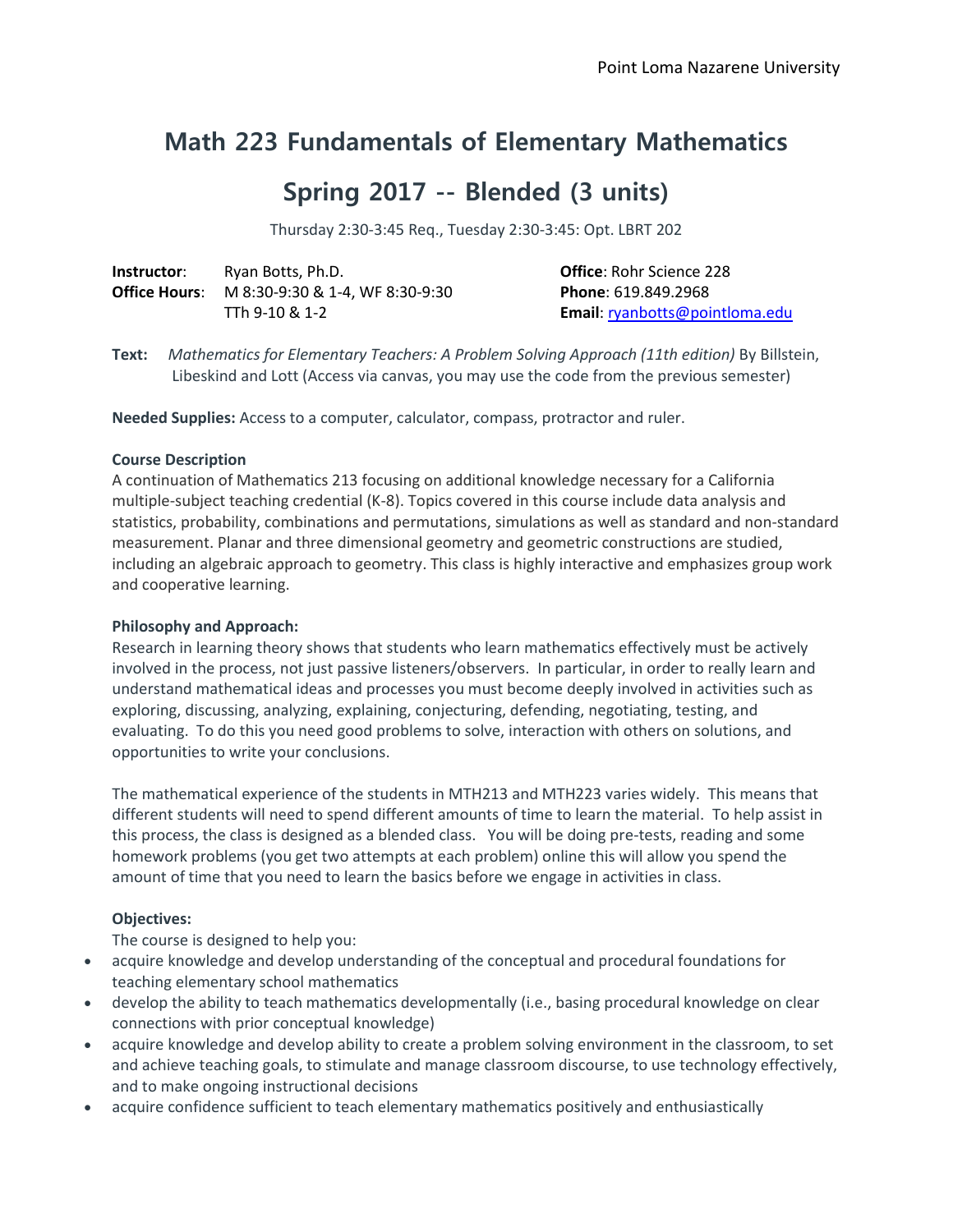## **Learning Outcomes**

- Students will be able to demonstrate a facility with operations on the integers.
- Students will be able to demonstrate a facility with operations on the rational numbers.
- Students will be able to apply concepts from number theory to solve problems.

# **Grading:**

| Your grade for the course is based on: |      |
|----------------------------------------|------|
| <b>Online Homework</b>                 | 15%  |
| Written Homework                       | 20%  |
| <b>Review Exercises for Exams</b>      | 5%   |
| 1 in-Class Written Exam                | 25%  |
| Cumulative Final Exam                  | 35%  |
| Total                                  | 100% |

## The grading scale for the course is:

| ⊪A        | ΠB                    |                       |                        |
|-----------|-----------------------|-----------------------|------------------------|
|           | $\frac{1}{10}(87,90)$ | (77,80)               | $\frac{1}{16}$ (67,70) |
| [92, 100] | [82, 87]              | $\left[72,77\right]$  | [62, 67]               |
| [90, 92]  | [80, 82]              | $\frac{1}{2}$ [70,72) | [60, 62]               |

# **Note that a student who fails both the In-Class Exam and the Final Exam will not pass the class regardless of the total points accumulated.**

## **Graphical Schedule of Assignments**

A graphical representation of assignments can be seen in the schedule below.

## **Credit Hour Information: Distribution of Student Learning Hours**

It is anticipated that you will spend a minimum of 37.5 participation hours per credit hour in your course. The estimated time expectations for this course are shown below:

| Reading: Text and Notes           | 129    |
|-----------------------------------|--------|
| <b>Online Homework</b>            | 21     |
| In-Class Meeting + Written Exam   | 18.75  |
| Written Homework                  |        |
| Exam Preparation (online reviews) | 81 1 5 |
| <b>Final Exam</b>                 | 12.5   |
| <b>TOTAL</b>                      | 113.25 |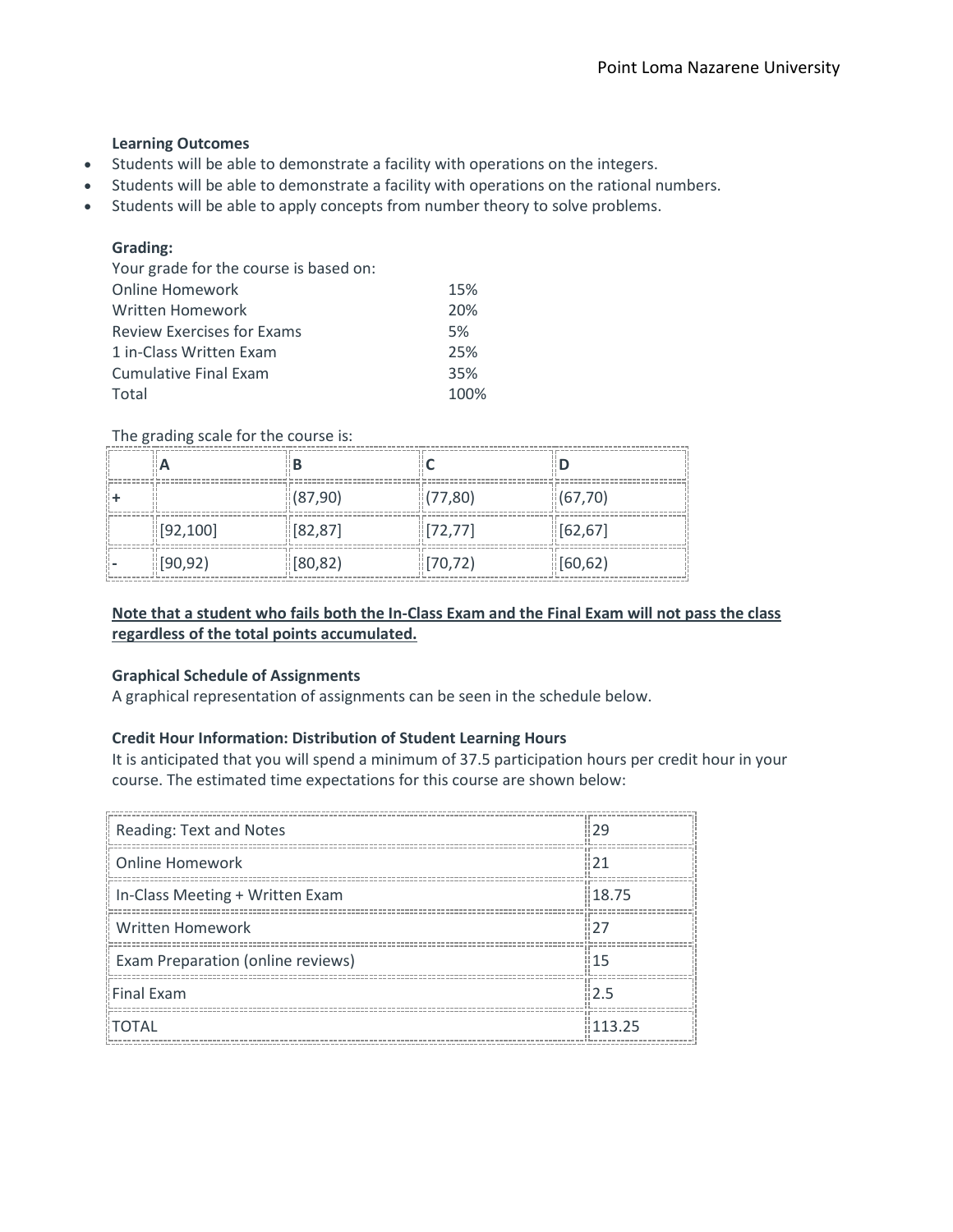## **Homework:**

You will have two types of homework:

Online Homework - this will be due at 11:59 PM the Wednesday before our class face to face meeting. Your online homework will be graded by the computer. You will have two attempts to work each problem.

Written Homework - this will be **due at the start of class** the next Thursday. No late homework will be accepted except by prior arrangement or with a documented emergency. In your written homework I expect to see calculations using the terminology and methods of the class and not just the answer. A random selection (the same for all people) of the problems will be graded on any homework assignment.

## **Exams:**

There is one in-class exam. If you do not take an exam you will receive a zero for it. Late exams may be taken only by prior arrangement or with a documented emergency. I must participate in the decision for you to miss an exam, this means that you need to phone me before missing an exam.

#### **Final:**

The final is cumulative and is given on **THURSDAY MAY 4, 1:30-4:00 PM.** The final exam date and time is set by the university at the beginning of the semester and may not be changed by the instructor. Only in the case that a student is required to take three exams during the same day of finals week is an instructor authorized to change the exam date and time for that particular student.

#### **University Mission:**

Point Loma Nazarene University exists to provide higher education in a vital Christian community where minds are engaged and challenged, character is modeled and formed, and service becomes an expression of faith. Being of Wesleyan heritage, we aspire to be a learning community where grace is foundational, truth is pursued, and holiness is a way of life.

## **Department Mission:**

The Mathematical, Information, and Computer Sciences department at Point Loma Nazarene University is committed to maintaining a curriculum that provides its students with the tools to be productive, the passion to continue learning, and Christian perspectives to provide a basis for making sound value judgments.

## **Attendance:**

Attendance is expected at each class session. In the event of an absence you are responsible for the material covered in class and the assignments given that day.

Regular and punctual attendance at all classes in which a student is registered is considered essential to optimum academic achievement. Therefore, regular attendance and participation in each course are minimal requirements to be met. There are no allowed or excused absences except as approved in writing by the Provost for specific students participating in certain university-sanctioned activities. Excused absences still count toward the 10%-20% limits, but allow students to make up work, quizzes, or tests missed as a result of a university-sanctioned activity. Activities of a unique nature, such as labs or other activities identified clearly on the syllabus, cannot be made up except in rare instances when instructors have given advanced, written approval for doing so. Whenever the number of accumulated absences in a class, for any cause, exceeds ten (10) percent of the total number of class meetings, the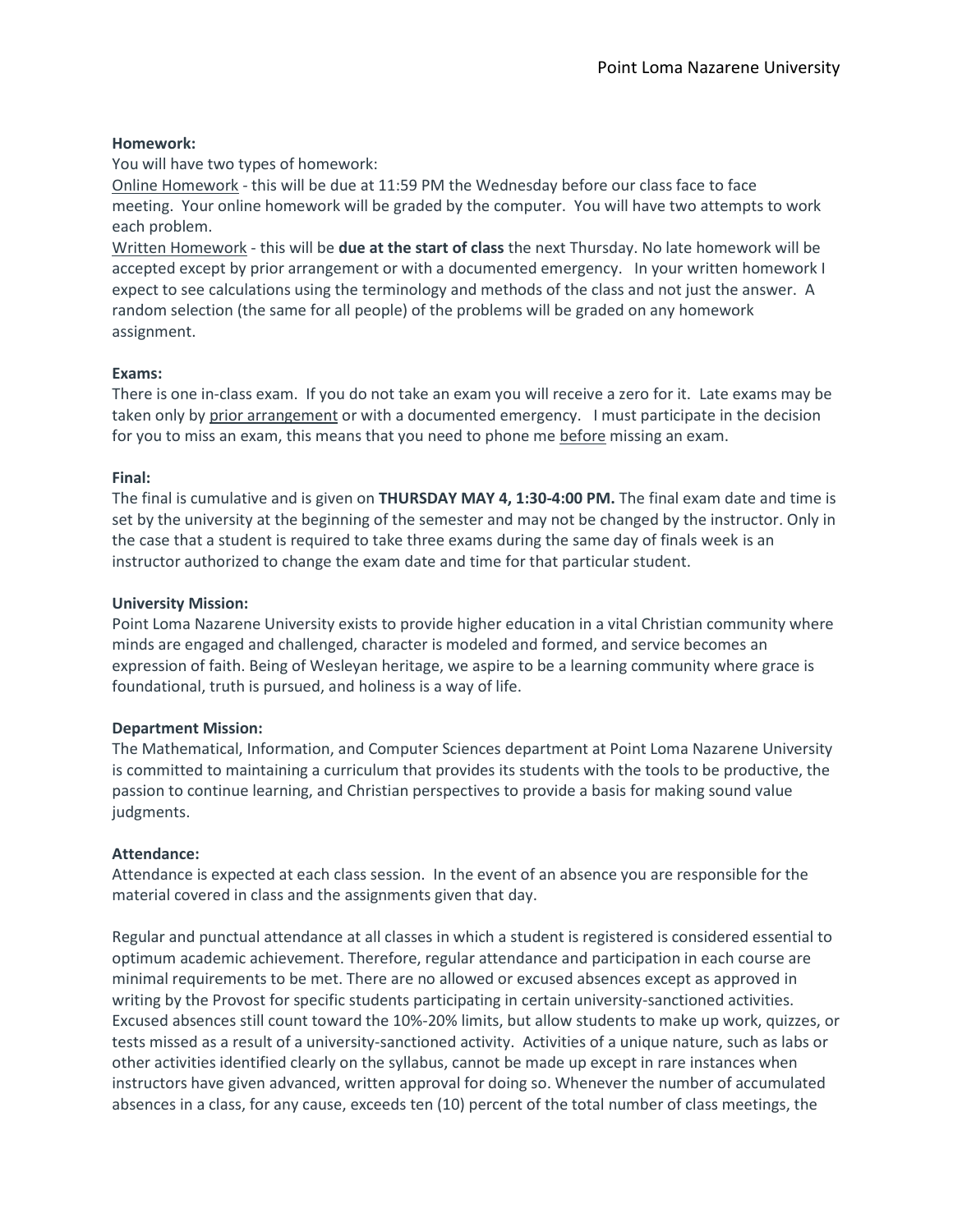faculty member should send an e-mail to the student and the Vice Provost for Academic Administration (VPAA) warning of attendance jeopardy. If more than twenty (20) percent of the total number of class meetings is reported as missed, the faculty member or VPAA may initiate the student's de-enrollment from the course without further advanced notice to the student. If the date of de-enrollment is past the last date to withdraw from a class, the student will be assigned a grade of W or WF consistent with university policy in the Grading section of the catalog. There are no refunds for courses where a deenrollment was processed. For more details see the PLNU catalog: [http://catalog.pointloma.edu/content.php?catoid=18&navoid=1278#Class\\_Attendance](http://catalog.pointloma.edu/content.php?catoid=18&navoid=1278#Class_Attendance)

Because this course is a hybrid course, **here is how attendance will be calculated:** Face to face portion of the class: You must be present on time for the full class for you to be considered

Online portion of the class: You are expected to work on material online every week. In order to get credit for being "present" in the online portion of the class each week you must complete at least one online homework assignment or exam review assignment (for test weeks) before the due date/time for that week.

If you miss 10% of the class, you will receive a warning. If you miss 20% of the class, you will be automatically de-enrolled.

#### **Class Enrollment:**

It is the student's responsibility to maintain his/her class schedule. Should the need arise to drop this course (personal emergencies, poor performance, etc.), the student has the responsibility to follow through (provided the drop date meets the stated calendar deadline established by the university), not the instructor. Simply ceasing to attend this course or failing to follow through to arrange for a change of registration (drop/add) may easily result in a grade of F on the official transcript.

## **Academic Accommodations:**

present in the face to face meeting.

While all students are expected to meet the minimum academic standards for completion of their courses as established by the instructors, students with special needs may require academic accommodations. At Point Loma Nazarene University, students requesting academic accommodations must file documentation with the Disability Resource Center (DRC), located in the Bond Academic Center. Students can also reach the Disability Resource Center by phone at 619-849-2486 or by e-mail at [DRC@pointloma.edu.](mailto:DRC@pointloma.edu) Once the student files documentation, the Disability Resource Center contacts the student's instructors and provides written recommendations for reasonable and appropriate accommodations to meet the individual needs of the student. This policy assists the university in its commitment to full compliance with Section 504 of the Rehabilitation Act of 1973, the Americans with Disabilities (ADA) Act of 1990, and ADA Amendments Act of 2008, all of which prohibit discrimination against students with special needs and guarantees all qualified students equal access to the benefits of PLNU programs and activities. For more details see the PLNU

catalog: [http://catalog.pointloma.edu/content.php?catoid=18&navoid=1278#Academic\\_Accommodatio](http://catalog.pointloma.edu/content.php?catoid=18&navoid=1278#Academic_Accommodations) [ns](http://catalog.pointloma.edu/content.php?catoid=18&navoid=1278#Academic_Accommodations)

Students with learning disabilities who may need accommodations should discuss options with the instructor during the first two weeks of class.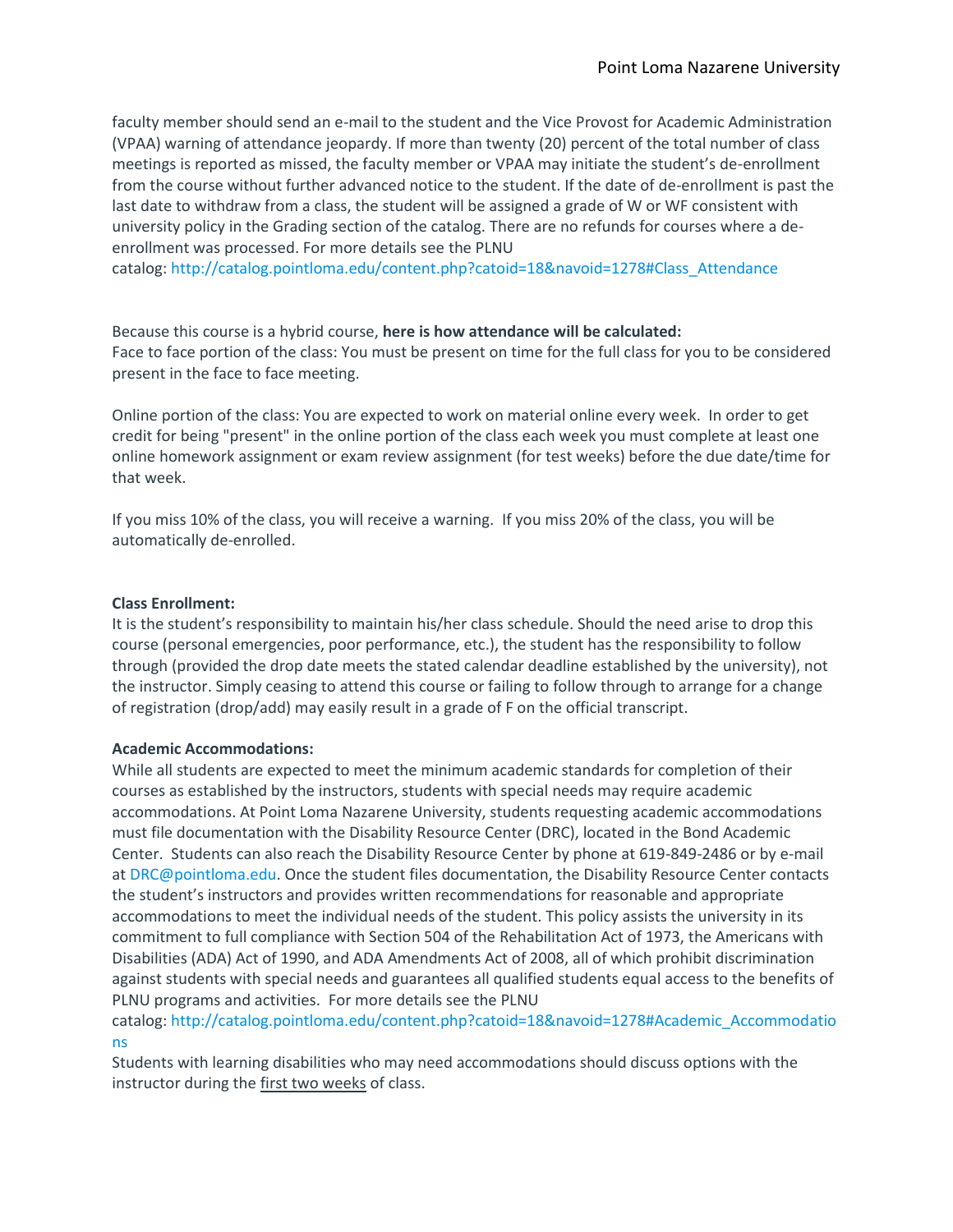## **Academic Honesty:**

The Point Loma Nazarene University community holds the highest standards of honesty and integrity in all aspects of university life. Any violation of the university's commitment is a serious affront to the very nature of Point Loma's mission and purpose. Violations of academic honesty include cheating, plagiarism, falsification, aiding academic dishonesty, and malicious interference. The details of PLNU's meaning of each of these words can be found in the PLNU catalog

at: [http://catalog.pointloma.edu/content.php?catoid=18&navoid=1278#Academic\\_Honesty](http://catalog.pointloma.edu/content.php?catoid=18&navoid=1278#Academic_Honesty)

A student remains responsible for the academic honesty of work submitted in PLNU courses and the consequences of academic dishonesty beyond receipt of the final grade in the class and beyond the awarding of the diploma. Ignorance of these catalog policies will not be considered a valid excuse or defense. Students may not withdraw from a course as a response to a consequence.

A student who is caught cheating on any item of work will receive a zero on that item and may receive an "F" for the semester. See the PLNU Catalog for a further explanation of the PLNU procedures for academic dishonesty

[\(http://catalog.pointloma.edu/content.php?catoid=18&navoid=1278#Academic\\_Honesty\)](http://catalog.pointloma.edu/content.php?catoid=18&navoid=1278#Academic_Honesty).

# **Final Exam: Date and Time:**

The final exam date and time is set by the university at the beginning of the semester and may not be changed by the instructor. Only in the case that a student is required to take three exams during the same day of finals week is an instructor authorized to change the exam date and time for that particular student.

# **Copyright Protected Materials:**

Point Loma Nazarene University, as a non-profit educational institution, is entitled by law to use materials protected by the US Copyright Act for classroom education. Any use of those materials outside the class may violate the law.

**Credit Hour:** In the interest of providing sufficient time to accomplish the stated course learning outcomes, this class meets the PLNU credit hour policy for a 3.0 unit class delivered over 15 weeks. Specific details about how the class meets the credit hour requirements can be provided upon request.

## **E-mail and Messages:**

I expect that you regularly use e-mail. I will periodically send you information and updates via e-mail and/or via canvas. In the first week of class you must activate your PLNU e-mail account if you are not currently using it. Please try to send questions about specific problems or course details to me via Canvas so that all members of the class can see the response.

# **Some Tips About This Class:**

- Reading mathematics is a fairly slow process and will require you to read things more than once. Do not get behind, you want to be working on class material most days.
- Read with a pencil in hand. Be sure to fill in details and check the author's computations. It will probably help your studying if you write these calculations in a notebook.
- Read the material and work the online problems with the text before attempting quizzes and written homework.
- Work lots of problems. Part of becoming good at mathematics is practice.
- Work in groups. You learn a lot if you have to explain your solution to someone else (we will be doing this in class).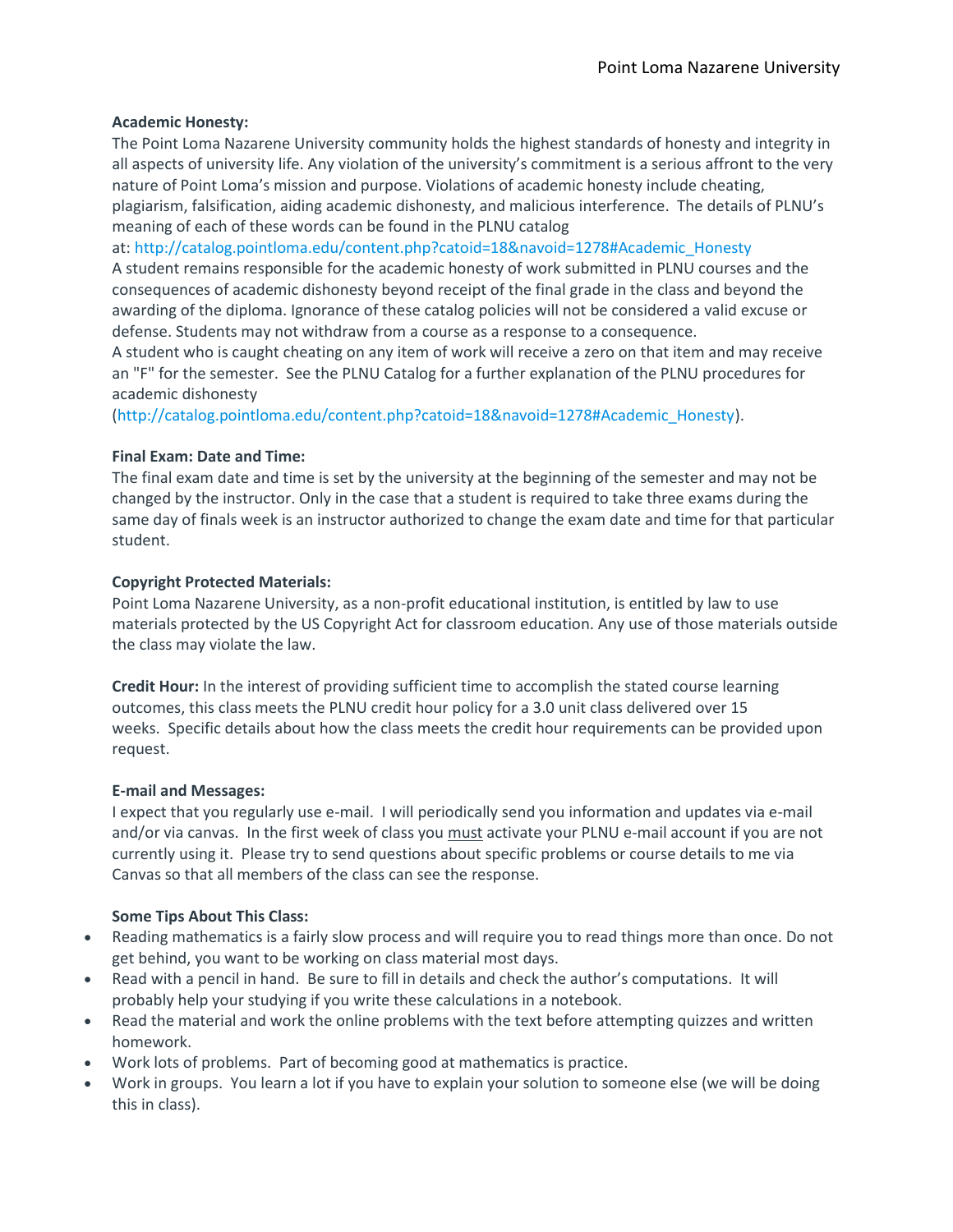Stay current with your assignments (cramming won't help)

|          | S                   | M                                                    | т                          | - 17<br>W                                  | т                                                                | F              | S              |
|----------|---------------------|------------------------------------------------------|----------------------------|--------------------------------------------|------------------------------------------------------------------|----------------|----------------|
|          | 8                   | 9                                                    | 10                         | 11                                         | 12<br>Intro                                                      | 13             | 14             |
|          | 15                  | 16<br><b>Martin</b><br><b>Luther King</b><br>Jr. Day | 17<br>Open Lab             | 18<br>9.1-9.3 Online                       | 19<br>9.1-9.3 Activities                                         | 20             | 21             |
|          | 22                  | 23                                                   | 24<br>Open Lab             | 25<br>9.4-9.5 Online                       | 26<br>9.4-9.5 Activities<br>HW 2 Due                             | 27             | 28             |
|          | 29                  | 30                                                   | 31<br>Open Lab             | $1\,$<br>10.1-10.3 Online                  | $\overline{2}$<br>10.1-10.3 Activities<br>HW 3 Due               | 3              | 4              |
| February | 5                   | 6                                                    | $\overline{7}$<br>Open Lab | 8<br>10.4-10.5 Online                      | 9<br>10.4-10.5 Activities<br>HW 4 Due                            | 10             | 11             |
|          | 12                  | 13                                                   | 14<br>Open Lab             | 15<br>11.1-11.2 Online                     | 16<br>11.1-11.2 Activities<br>HW 5 Due                           | 17             | 18             |
|          | 19                  | 20                                                   | 21<br>Open Lab             | 22<br>11.3-11.4 Online                     | 23<br>11.3-11.4 Activities<br>HW 6 Due                           | 24             | 25             |
|          | 26                  | 27                                                   | 28<br>Open Lab             | $\mathbf 1$<br><b>Exam Review Problems</b> | 2<br>Exam<br>HW 7 Due                                            | 3              | 4              |
|          | 5                   | $6\phantom{1}$                                       | $\overline{7}$             | 8                                          | 9                                                                | 10             | 11             |
| March    |                     | <b>Spring</b>                                        |                            | <b>Break</b>                               |                                                                  | <b>Week</b>    |                |
|          | 12                  | 13                                                   | 14<br>Open Lab             | 15<br>12.1-12.2 Online                     | 16<br>12.1-12.2 Activities                                       | 17             | 18             |
|          | 19                  | 20                                                   | 21<br>Open Lab             | 22<br>12.3-12.4 Online                     | 23<br>12.3-12.4 Activities<br>HW 9 Due                           | 24             | 25             |
|          | 26                  | 27                                                   | 28<br>Open Lab             | 29<br>13.1-13.2 Online                     | 30<br>13.1-13.2 Activities<br>HW 10 Due<br>Project Due on Canvas | 31             |                |
| April    | $\overline{2}$      | 3                                                    | $\overline{4}$<br>Open Lab | 5<br>13.3-13.4 Online                      | 6<br>13.3-13.4 Activities<br>HW 11 Due                           | $\overline{7}$ | $\bf 8$        |
|          | 9                   | 10                                                   | 11<br>Open Lab             | 12                                         | 13<br><b>Easter Recess</b>                                       | 14             | 15             |
|          | 16<br><b>Easter</b> | 17<br>Easter<br><b>Recess</b>                        | 18<br>Open Lab             | 19<br>14.1-14.3 Online                     | 20<br>14.1-14.3 Activities<br>HW 12 Due                          | 21             | 22             |
|          | 23                  | 24                                                   | 25<br>Open Lab             | 26<br>14.4-14.5 Online                     | 27<br>141.-14.5 Activities<br><b>Final Review</b><br>HW 14 Due   | 28             | 29             |
|          | 30                  | $\overline{1}$                                       | $\overline{2}$             | $\overline{3}$                             | $\overline{4}$<br>Final 1:30-4:00<br>HW 15 Due                   | 5              | $\overline{6}$ |